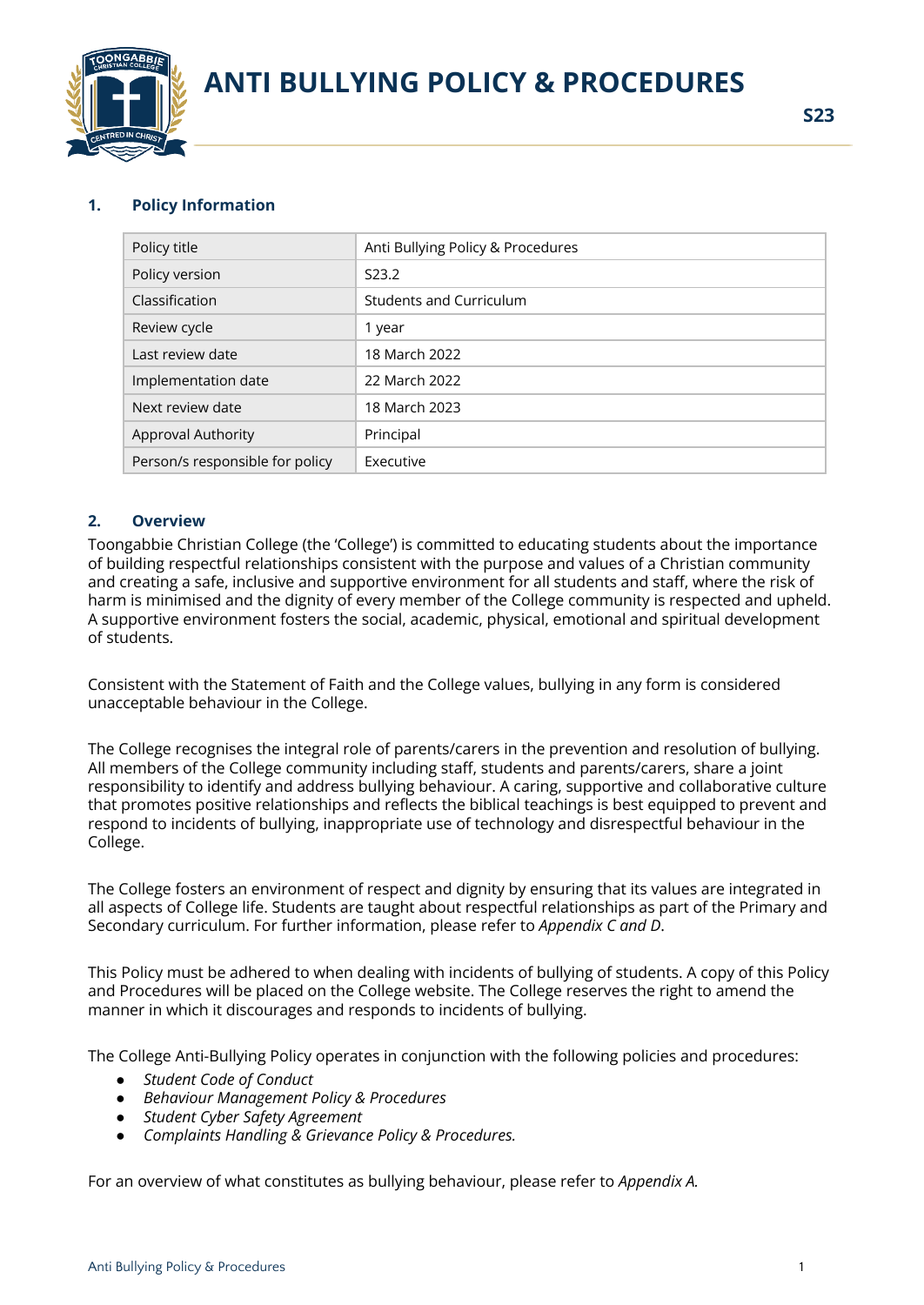# **3. Policy**

- 3.1 The Principal must ensure that the College has appropriate processes, resources and procedures in place to regulate a safe and supportive environment.
- 3.2 The College will provide regular opportunities for applicable staff to be trained in effective recognition and response to bullying behaviours, which will include the key elements of Digital Citizenship.
- 3.3 The College will provide students with opportunities to learn and develop skills in self-awareness and self-management of incidents of bullying behaviour and other student conflict behaviours.
- 3.4 The College will provide students with regular and explicit instructions on College expectations and the policy and procedures in dealing with incidents of bullying behaviours.
- 3.5 Illegal behaviours that include physical violence, threats of violence, damaging property or stalking may require additional reports to external agencies such as the NSW Police and the NSW Department of Communities and Justice.
- 3.6 Reports of a student displaying bullying behaviours can be made to any staff member at the College. A teacher or a member of the Executive will address the reported bullying in a timely manner.
	- 3.6.1 In circumstances where a student and/or parent/carer is of the view that the matter is not being dealt with effectively, they can refer the matter to the Principal/delegate.
- 3.7 Records of incidents relating to a student displaying bullying behaviours will be kept by the College and considered when identifying patterns in order to proactively support student wellbeing.
- 3.8 College staff must:
	- 3.8.1 Promote positive and appropriate relationships and behaviours, where the value of the individual is affirmed and the importance of qualities such as compassion, kindness, tolerance and respect are encouraged.
	- 3.8.2 Teach and promote resilience.
	- 3.8.3 Teach and model that all incidents are treated seriously.
	- 3.8.4 Teach and model upstanding behaviour.
	- 3.8.5 Support the College in maintaining a safe, inclusive and supportive learning environment.
	- 3.8.6 Assist the College in resolving student conflict situations in a timely and appropriate manner in accordance with the procedures set out in this policy.
	- 3.8.7 Identify and manage incidents of bullying behaviour and where appropriate, escalate matters to the Principal or other appropriate member of the Executive.
- 3.9 College Corporate Staff must:
	- 3.9.1 Promote a caring, supportive and respectful environment in the College
	- 3.9.2 Promptly report to a teacher or an appropriate member of the Executive, any reports of bullying behaviours or student conflict, either received directly or witnessed.
- 3.10 The Executive, including the Principal, must:
	- 3.10.1 Ensure all staff and students are aware of this Policy
	- 3.10.2 Actively promote, teach and model appropriate behaviours
	- 3.10.3 Provide appropriate counselling and support services, as required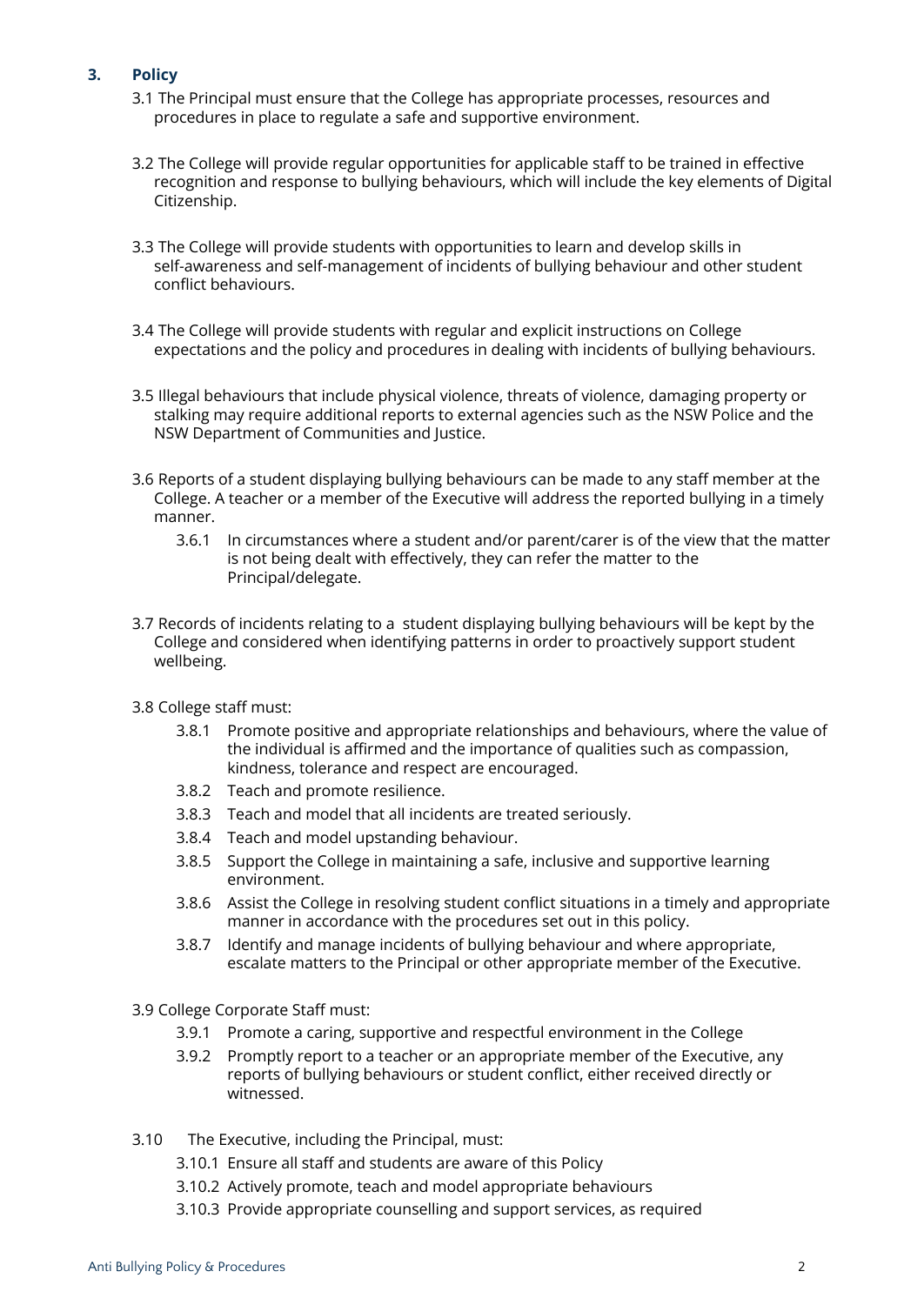- 3.10.4 Ensure that this policy is accessible by parents/carers
- 3.10.5 Recognise and value the partnership between the College and home to prevent and resolve incidents of bullying behaviours.
- 3.11 Students will be encouraged and supported to:
	- 3.11.1 Treat all members of the College community with respect and dignity, respecting individual differences and diversity.
	- 3.11.2 Behave in a manner that upholds the Student Code of Conduct, as outlined in the *Behaviour Management Policy & Procedures.*
	- 3.11.3 Behave as responsible digital citizens.
	- 3.11.4 Support the College and their teachers in ensuring the College remains a safe, inclusive and supportive environment.
	- 3.11.5 Report all behavioural incidents that may amount to bullying behaviour to their teacher, the staff member on duty, or another appropriate member of the College staff.
	- 3.11.6 Remain mindful at all times that there are serious consequences for inappropriate behaviours.
	- 3.11.7 Use the Friend First Aid Initiative, in Secondary School.
- 3.12 Parents/Carers are encouraged to:
	- 3.12.1 Be aware of this policy and strategies implemented by the College to prevent and respond to bullying.
	- 3.12.2 Help their children understand what bullying is and how it manifests itself.
	- 3.12.3 Help their children understand the legal ramifications and consequences of bullying.
	- 3.12.4 Be alert and proactive regarding their children's wellbeing, particularly to any signs of distress or anxiety.
	- 3.12.5 Educate their children about reporting potential bullying behaviours.
	- 3.12.6 Support their children to become responsible citizens, including in respect of online behaviours..
	- 3.12.7 Recognise and value the partnership between the College and home in the prevention and resolution of bullying and remain calm and assist the College in the process.
	- 3.12.8 Be aware of groups that exist to prevent bullying such as The eSafety Commissioner, Kids' Helpline, Beyond Blue, Bullying: No Way!
	- 3.12.9 Monitor their children's online activity across all media and keep a copy of any evidence of potential bullying and supply it to the College, where applicable.

# **4. Procedures**

- 4.1 When the College becomes aware of a potential bullying incident, it must respond appropriately and consistently with the general process for a bullying allegation. Please refer to *Appendix E*.
- 4.2 While the response will depend on the specific circumstances, the following general procedures will apply to all matters:
	- 4.2.1 All reported incidents of a student displaying bullying behaviours will be taken seriously and dealt with sensitively taking into consideration any immediate risks and wellbeing concerns.
	- 4.2.2 In deciding a response process, the College will listen to the complainant and discuss with them the preferred course of action.
	- 4.2.3 All incidents will be investigated and documented by the College. At minimum, this includes:
		- 4.2.3.a Protecting the rights of all involved, including the student who has allegedly bullied another student
		- 4.2.3.b Interviewing the complainant and the student displaying bullying behaviours separately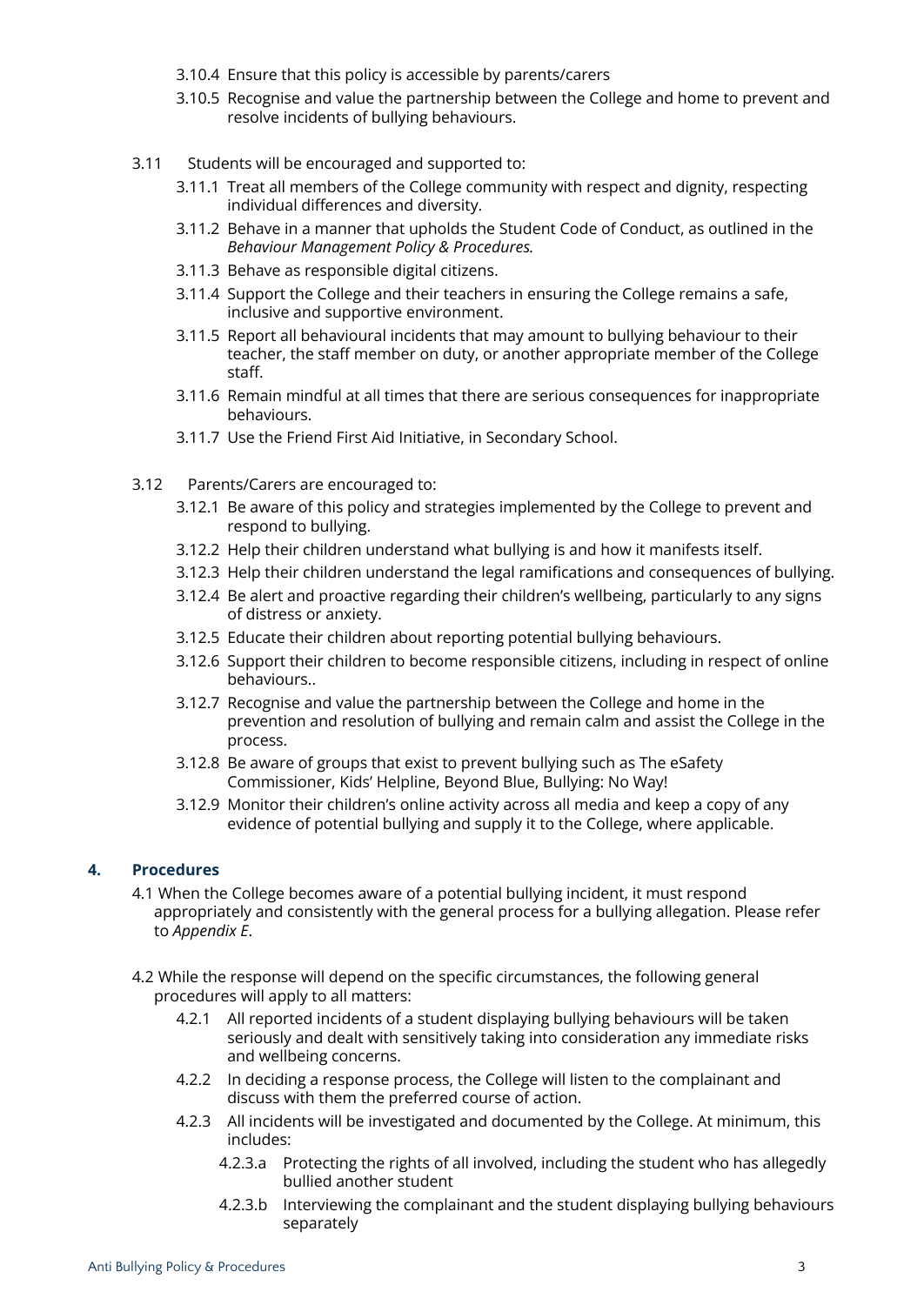- 4.2.3.c Gathering information from any identified witnesses
- 4.2.3.d Confidentially retaining a written record of the incident, investigation and outcomes.
- 4.3 Consequences for students who are found to have engaged in bullying behaviours will be in accordance with the College's *Behaviour Management Policy & Procedures*, appropriate for their age and level of understanding. These students will also be offered support and guidance for correction of their behaviour to mitigate against repeat incidents.
- 4.4 Where possible, restoration of peer relationship and reconciliation will be considered as part of addressing bullying behaviour.
- 4.5 Parents/Carers will be kept informed and may be asked to attend a meeting in relation to the bullying behaviour.
- 4.6 Where required and deemed appropriate, the Police Liaison Officer may be consulted and invited to meetings with students and/or their parents/carers.
- 4.7 Repetition of bullying behaviours may lead to suspension, or in the most serious cases, expulsion from the College.
- 4.8 The principles of procedural fairness must govern the response process. This includes:
	- 4.8.1 Providing details of an allegation to the student subject of the allegation relating to a specific matter or incident taking into consideration the importance of maintaining confidentiality of witnesses.
	- 4.8.2 Explaining the process by which the matter will be handled to relevant parties.
	- 4.8.3 Providing an opportunity to the student subject of the allegation for a response to the allegations of bullying.
	- 4.8.4 Making available to students and parents/carers, policies and procedures under which disciplinary action may be taken.
	- 4.8.5 Where appropriate, offering the student subject of the allegation, a support person to attend meetings and/or interviews.
	- 4.8.6 Providing information about the appeal process in accordance with *Complaints Handling & Grievance Policy & Procedures*.

4.9 Records must be kept for all alleged bullying incidents and stored confidentially.

- 4.9.1 Access to the file is only in accordance with applicable State or Commonwealth legislation or for appropriate professional reasons by authorised persons.
- 4.9.2 The level of detail of records will depend on the level of complexity of the bullying incident. At minimum, the file should contain:
	- 4.9.2.a Information gathered.
	- 4.9.2.b Outcome/s of the alleged bullying investigation, including whether the complaint was substantiated and the resulting actions (if any).
	- 4.9.2.c The steps taken to manage the reported bullying incident.
	- 4.9.2.d Steps taken to implement, follow up and monitor outcomes.
- 4.10 All parties to a bullying incident must maintain confidentiality and treat confidential any personal information about students, their families or other persons respectfully.
	- 4.10.1 Sharing of confidential and personal information with external persons or agencies may only occur within the established guidelines for such communication and in accordance with any relevant legislation relating to the provision of such information.
	- 4.10.2 The DPP/DPS and/or Principal has discretion to share information with relevant staff to manage student interactions across College activities.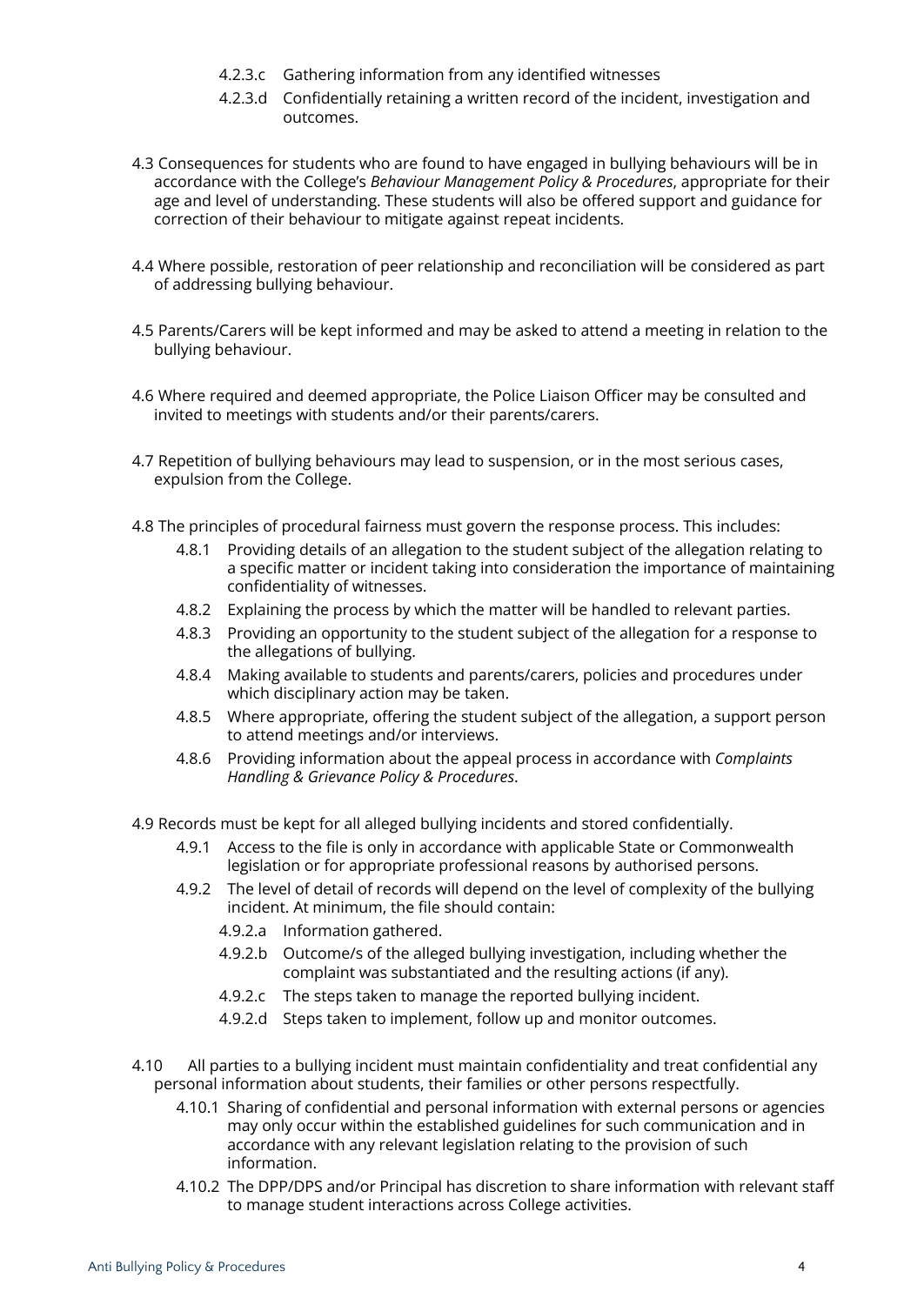# **5. References**

- ●Prepared in consultation with Integroe Partners
- Department of Education New South Wales *Bullying of Students - Prevention and Response Policy*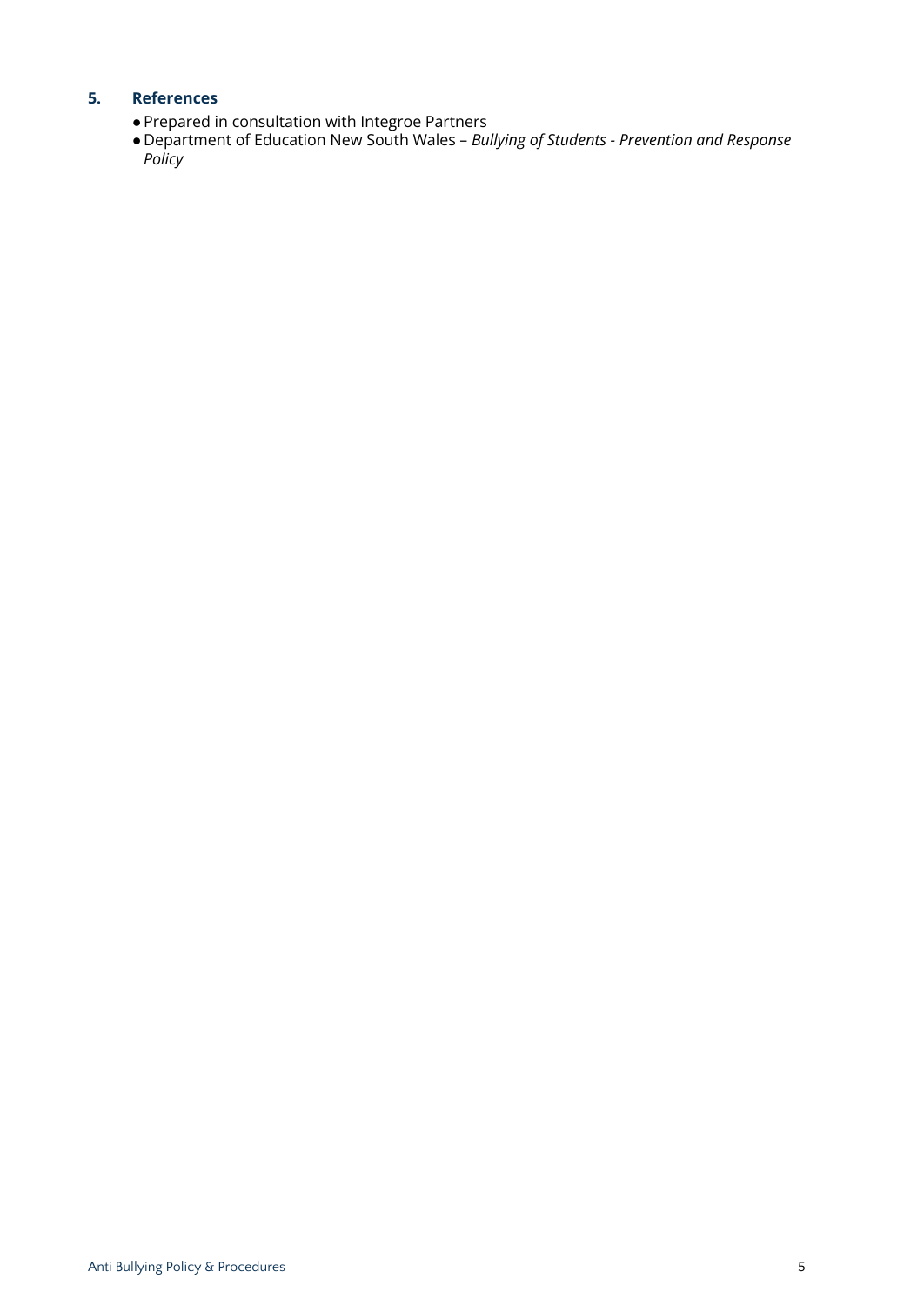

**WHAT IS BULLYING?**

Bullying is a pattern of uninvited ongoing behaviour directed by a more powerful person or group to intentionally or unintentionally hurt, injure, embarrass and/or distress a less powerful person or group. Bullying can be physical, verbal, psychological or social. Bullying behaviour can also involve intimidation, victimisation and harassment, including that based on gender, race, religion, disability or sexual orientation, both online and offline. Bullying can be illegal if it involves behaviours that include physical violence, threats of violence, damaging property or stalking. Bullying can happen in person or online, and can be obvious or hidden.

Bullying behaviour has three key features:

- it involves intentional misuse of power in a relationship
- involves ongoing and repeated behaviours
- it involves behaviours that cause harm and distress to the person who is being bullied and may negatively impact others, for example their family, friends and witnesses.

Bullying can take many forms, all of which can cause distress. Examples of bullying include:

- **Physical:** hitting, pushing, tripping, kicking, spitting on others
- **Verbal**: teasing, using offensive terms and names, spreading rumours, belittling
- **Non-verbal:** using digital communication technology such as email or text messaging to hurt others, using rude gestures, making inappropriate facial gestures, writing offensive and hurtful notes or graffiti about others
- **Extortion:** threatening to take someone's food or money or other possessions
- **Exclusion:** deliberately excluding a person or a group from a community event or a group, refusing to sit next to someone, shunning people out of groups, clubs and meetings
- **Property:** stealing, hiding, damaging or destroying property
- **Cyber:** posting material (in any form photos, print) on a website or sending via the internet or any technological device which identifies, bullies, embarrasses or harasses individual students, groups, parents/carers and families, staff or others in the College community. This applies both at and away from the geographical College location. It can include:
	- Annoying/repeated phone calls
	- Harassing, offensive or obscene emails
	- Threatening emails or text messages
	- Defamatory, embarrassing or personal information on message boards or chat rooms
	- Posting, disseminating or sharing information, photos or videos without the victim's permission with the intent to cause hatred
	- Inappropriate digital and social networking.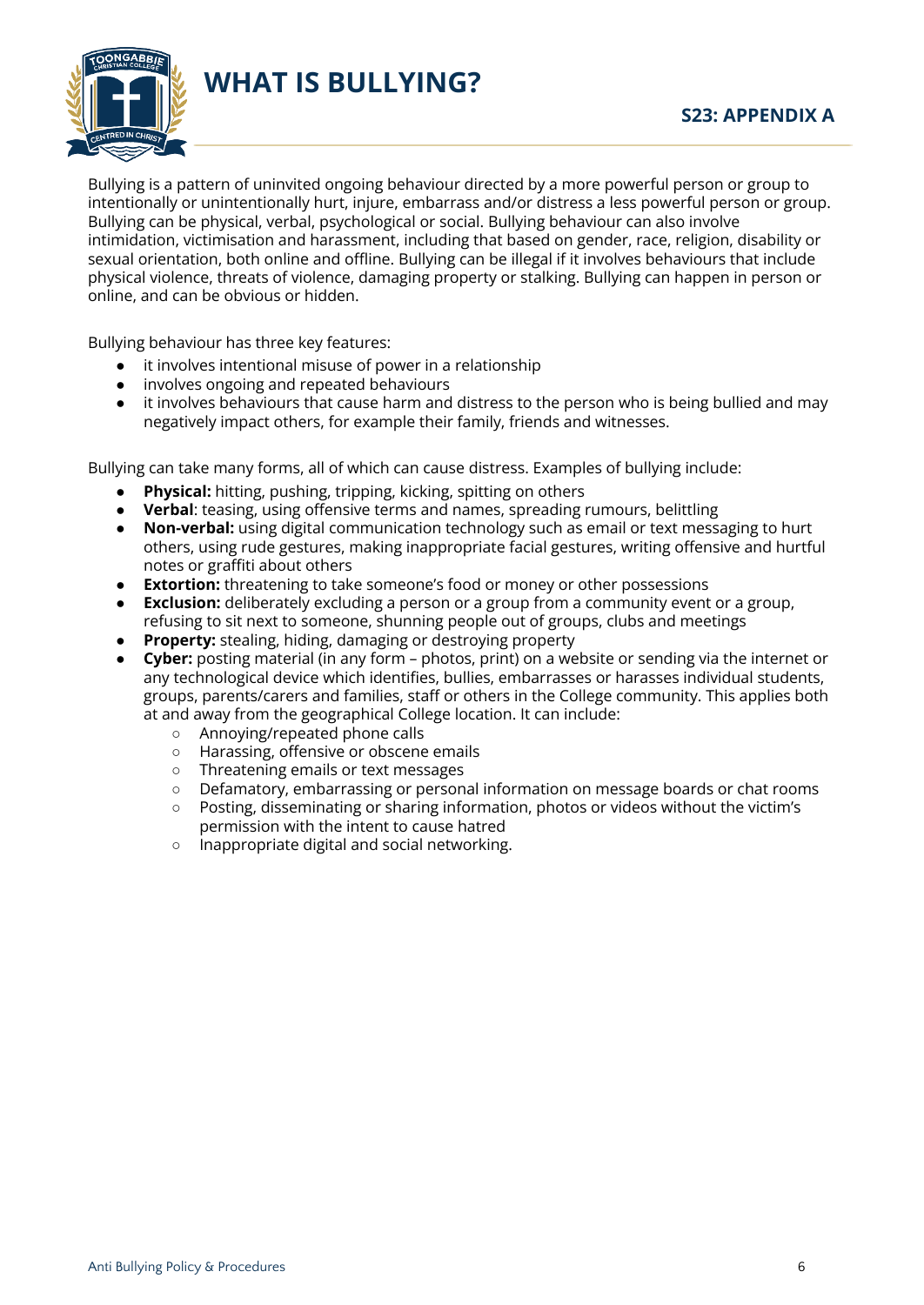

**SUPPORT SERVICES**

Examples of available support services include, but are not limited to:

#### **Police Liaison Officer**

Quakers Hill & Blacktown LAC'S Telephone 8805-4744

## **The Office of the Children's eSafety Commissioner**

The Office of the Children's eSafety Commissioner offers a complaints scheme for children who are suffering from serious cyber-bullying. By contacting the Office, they may request to have content removed if social media companies do not remove the offending content after it has been reported to them. The Office website is www.esafety.gov.au.

#### **Counselling and Support**

Following is a short list of some services and options that may be helpful. Please note that inclusion in the list does not imply endorsement by the College and families will need to make their own enquiries. However, we hope this helps:

#### **ATAPS Children's Mental Health Service**

ATAPs is funded by the Commonwealth Dept of Health & Ageing and is managed locally by Western Sydney Medicare Local. This service is provided free of charge to parents/carers of children up to 12 years experiencing behavioural and emotional difficulties. The program allows GPs, paediatricians and College counsellors to refer children to participating local mental health professionals. If your child requires support beyond the College counselling service, your GP may be able to arrange referral to a local ATAPS provider.

#### **Better Access (Medicare)**

Through the Better Access program (Medicare), referring health practitioners can create a referral and Mental Health Care Plan for which clients may be eligible to receive a rebate from Medicare for up to ten sessions per calendar year from registered mental health providers. Your GP is the person to discuss this option with. It can be helpful when booking in with your GP to let them know that you would like to review eligibility to access a Mental Health Care Plan so that they can allow adequate time to discuss emotional/behavioural concerns, present circumstances and best treatment options.

#### **Crisis/Urgent Assistance**

In the event of an emergency, dial 000.

If someone you care about is suicidal, you can take them to the Accident & Emergency Deptartment at your local hospital. For students, you can take them to the Accident & Emergency Deptartment at the Children's Hospital, Westmead.

#### **Mental Health Line: 1800 011 511**

This is a state-wide 24 hour mental health telephone access service. Carers can also use the Mental Health Line for advice about a person's clinical symptoms, the urgency of the need for care and local treatment options.

#### **Kids Helpline (ages 5-25)**

To talk to someone about anything that's going on in your life, the Kids Helpline has phone counselling 24/7 as well as online text chat

1800 55 1800 or www.kidshelpline.com.au

#### **Eheadspace (ages 12-25)**

To talk to someone and discuss advice about tough issues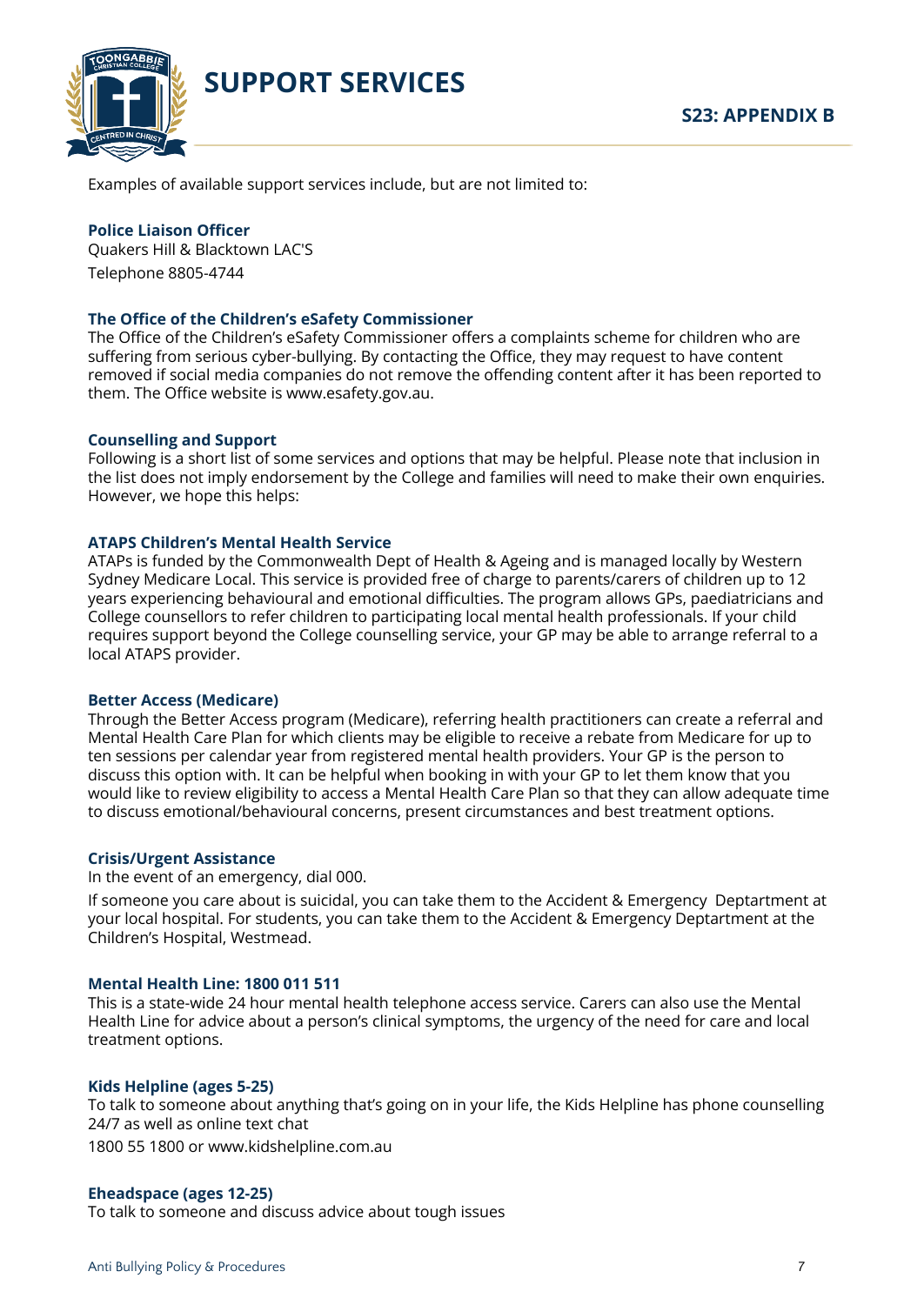1800 650 890 www.eheadspace.org.au

#### **Parentline**

Free, professional help for parents/carers of children 0-18 years who live in NSW. 1300 1300 52 or www.parentline.org.au

#### **Websites**

Australian Parenting Website: http://raisingchildren.net.au/ Australian resource for parenting newborns to teens

Resourcing Parents: http://www.resourcingparents.nsw.gov.au/

Resourcing parents/carers provides parenting education information to parents/carers of children aged 0-18 years. The calendar of Parenting Education programs is current and the site is funded by the NSW government to support families.

Beyondblue: https://www.beyondblue.org.au/ Beyondblue contains information, resources & support for dealing with depression and/or anxiety.

Biteback: www.biteback.org.au The Black Dog Institute's site for young people

## **Local Family Support Services & Family Counselling**

Hills Family Centre: Phone (02) 8805 7288 Quakers Hill Family Centre: Phone: (02) 9626 6620 Centacare Blacktown: www.centacare.org.au & follow links to the local area

The College does not take responsibility for the accuracy of this information.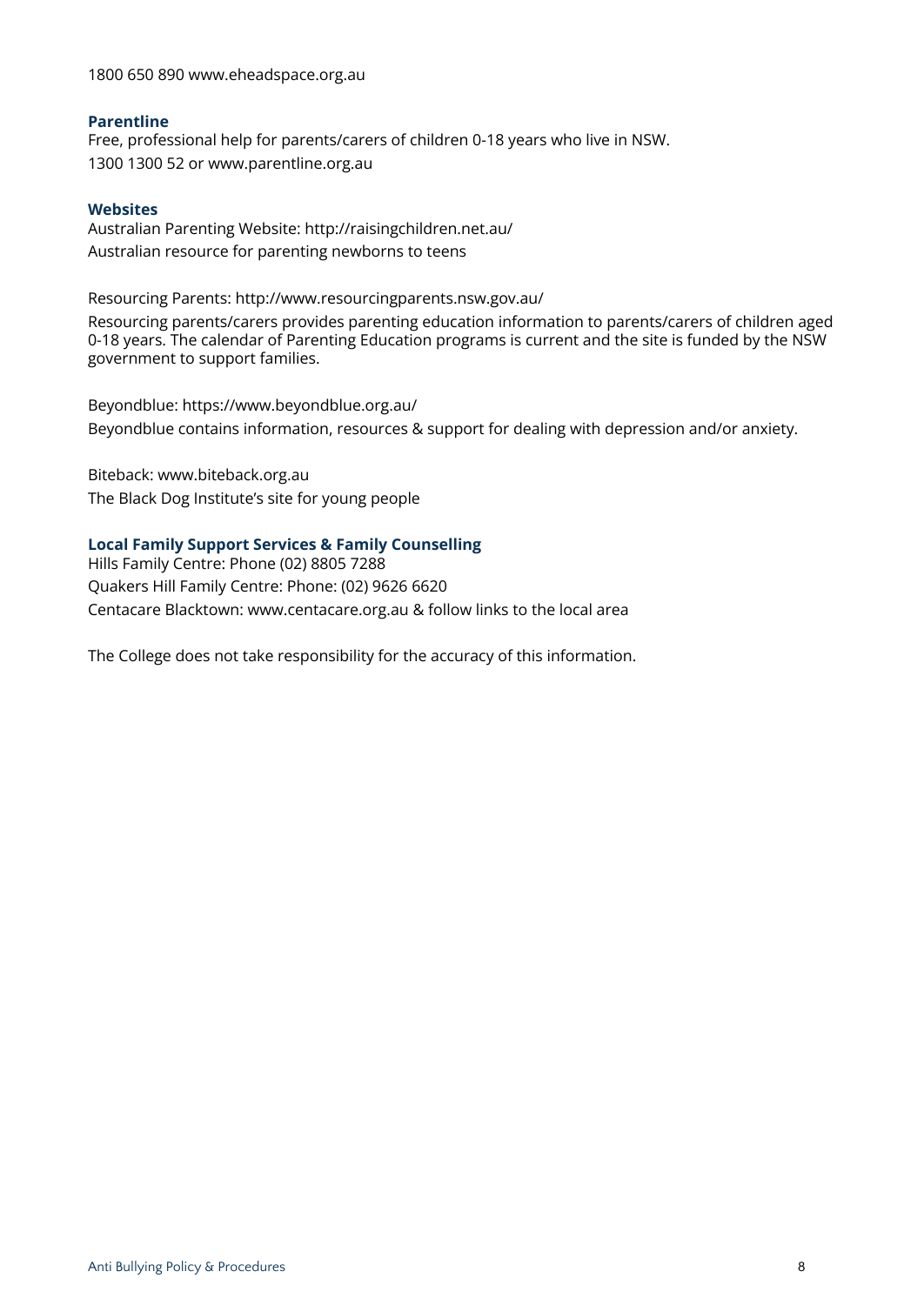

**PRIMARY BULLYING PREVENTION PROGRAMS S23: APPENDIX C**

## **Primary School Programs**

- Devotions focus on caring for one another.
- Discussions during shared book experiences on relevant issues as per the Responding and Expressing outcomes of English, as appropriate.
- Cybersafety Agreements Class teachers discuss these in detail.
- Assembly talks on the variety of ways students can care for one another.
- Strong relationships between teachers and students, enabling teachers to effectively monitor student issues.
- Excellent pedagogy to ensure safe and supportive classes.

#### **Early Stage 1 & Stage 1**

- Biblical focus in Kindergarten is on kindness. This focus is woven throughout all KLA's.
- *You Can Do It!* focusing on Social Emotional Learning, taught during PDHPE Lessons.

## **Stage 2**

- Parent Information Sessions provides parents/carers with teaching on Cybersafety.
- *You Can Do It!* focusing on Social Emotional Learning, taught during PDHPE Lessons.
- Year 4 camp have a strong focus on team-building and working together.
- Some classes use the SEAL strategy as outlined in *Queen Bees & Wanna Bees* for settling disagreements.
- SEL small-group programs target students who have experience difficulty with anxiety, social skills, grief and loss.

#### **Stage 3**

- *You Can Do It!* focusing on Social Emotional Learning, taught during PDHPE Lessons.
- Parent Information Sessions address specific issues such as Cybersafety and mental health.
- Year 5 camp have a strong focus on team-building and working together.
- Year 6 camp focuses on positive relationships including encouraging one another and inclusive behaviours.
- Grade meetings addressing specific topics.
- SEL small-group programs target students who have experience difficulty with anxiety, social skills, grief and loss.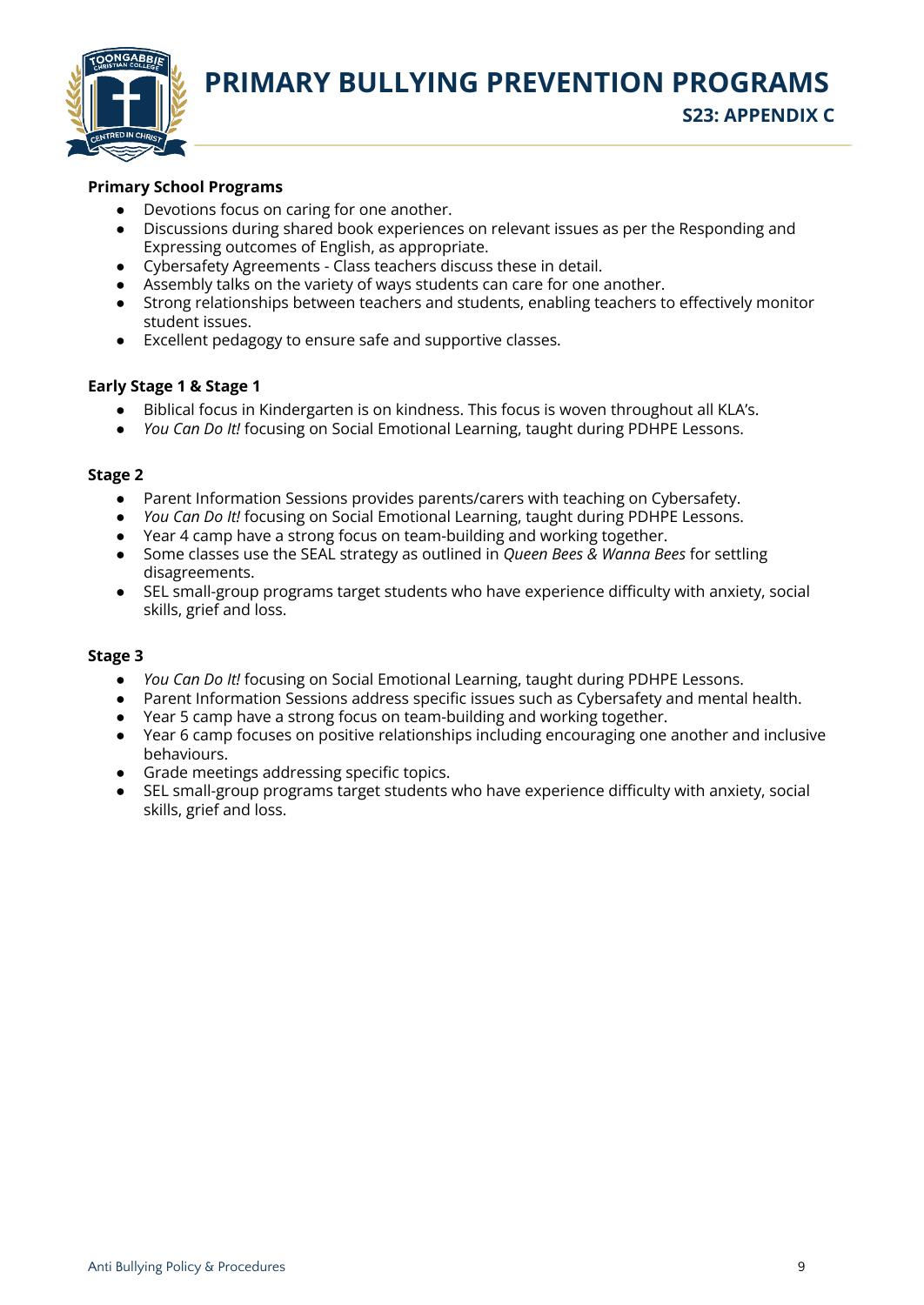

# **Secondary School Programs**

- Blacktown Police Liaison Officer Presentations each year. One hour presentations to Years 7 9 and Years 10-12.
- Liaison between the Blacktown Police Liaison Officer, Principal and DPS regarding advice on bullying situations.
- Years 7 10 PDHPE syllabus content that deals with bullying.
- Biblical Life Studies/Wellbeing lessons for Years 7, 9-12.
- Family Group/Homeroom discussions.

## **Stage 4**

- Two gender-based meetings led by the Homeroom teacher, with topics including: defining bullying, the different types of bullying preferred by boys and girls and the nature of cyberbullying.
- Stage 4 presentations on bullying led by the Counselling Services.
- *Building Positive Relations* program.
- Year meetings.
- Years 7 and 8 camps.

# **Stage 5**

- A variety of wellbeing events are held throughout the year to advise and educate students on the nature and forms of bullying, as well as it's consequences.
- Biblically-focused wellbeing/relational discussions to take place in Family Group.
- Year meetings to address issues as relevant to the particular cohort.
- Years 9 and 10 camps.

#### **Stage 6**

- Year 11 and 12 camps with a focus on considering aspects of post-school relationships and responsibilities with groups such as employees, employers and tertiary educational institutions.
- Devotions in family groups.
- Year meetings to address issues as relevant to the particular cohort.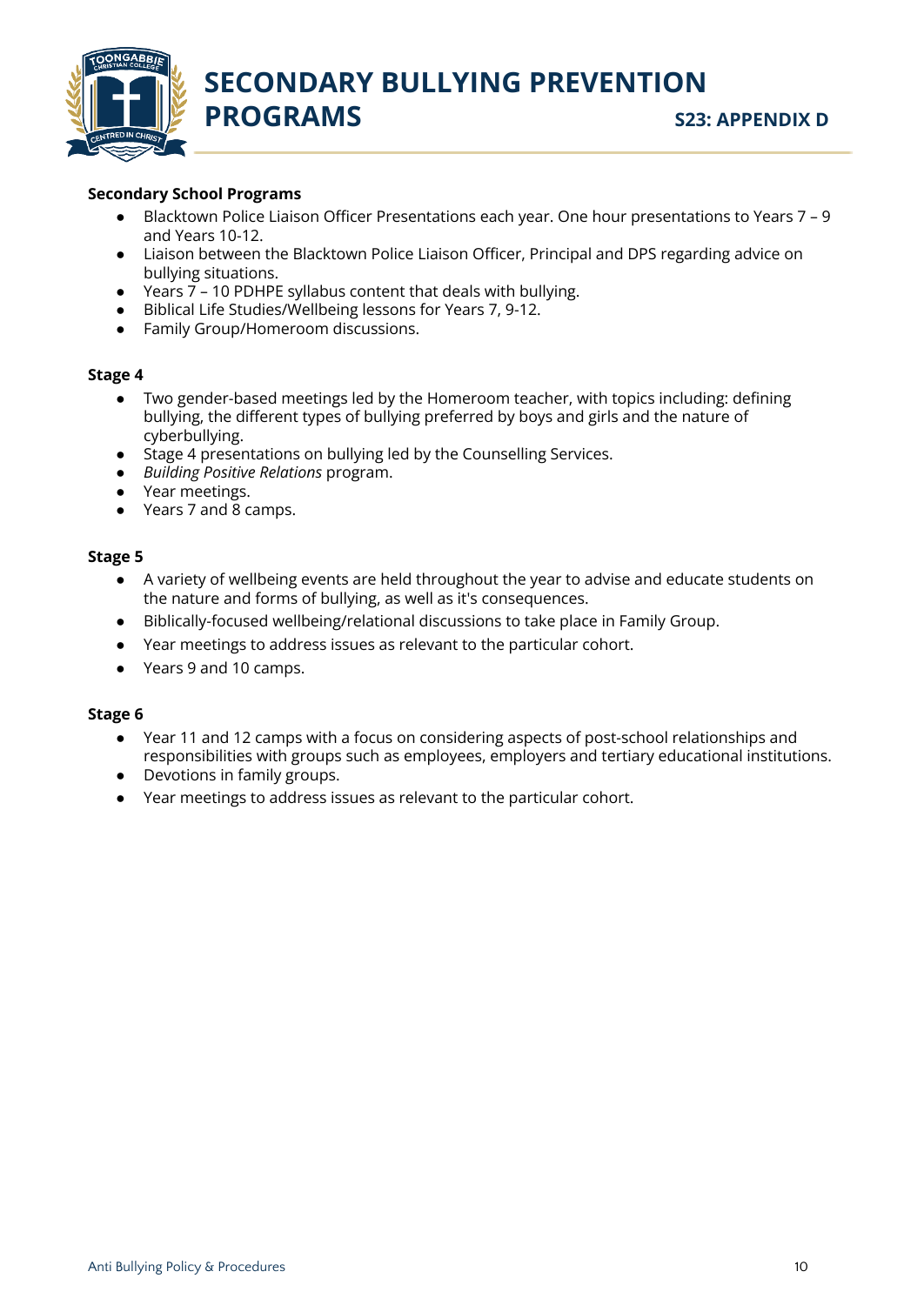

# **GENERAL PROCESS FOR ALLEGED BULLYING INVESTIGATION** S23: APPENDIX E

# **Step 1: Staff involved and immediate response**

In the event of an alleged situation arising, either in the form of being noticed by a teacher, witnessed by a student and/or reported by a parent/carer, the incident is referred to the HoJP/HoSP or DPP; DoS7-9/DoS10-12 or DPS, as soon as possible. At the discretion of the College, and depending on the confidentiality and seriousness of the situation, other staff may be involved to assist in the following process.

In situations where there is an immediate or imminent risk to the safety and wellbeing of another person, all parties must be separated. The College must ensure appropriate supervision and maintain duty of care towards each student, including considering whether immediate counselling support is required.

Parents/Carers of the students involved will be informed about a matter of serious concern.

#### **Step 2: Reporting**

Reports of alleged bullying incidents should be made in accordance with the Hierarchy of Contact as per the *Complaints Handling & Grievances Policy & Procedures, Appendix B.*

Teachers should not conduct an investigation without the approval of the HoJP/HoSP and DPS.

In all cases, the DPP/DPS will be informed.

## **Step 3: Investigation**

Once a report has been made, student interaction and wellbeing will be prioritised while the investigation takes place.

Depending on the nature of the alleged bullying, the investigation will be led by the HoJP/HoSP or DPP; DoS7-9/DoS10-12 or DPS. Generally, this is the longest part of the process and has no time constraint.

The Process:

- An investigation commences with the unbiased decision and hearing rule firmly established as guiding principles. Confidentiality and witness protection will also be provided during the process.
- An investigation plan is devised.

The 'hearing rule' includes the right of the person against whom an allegation has been made to:

- know the allegations related to a specific matter and any other information which will be taken into account in considering the matter
- know the process by which the matter will be considered
- respond to the allegations
- know how to seek a review of the decision made in response to the allegations.

The 'right to an unbiased decision' includes the right to:

- impartiality in an investigation and decision-making
- an absence of bias by a decision-maker.

An Investigation Plan requires:

- Identification of the person who makes the final adjudication (usually the Principal).
- Selection of investigator/s to minimise a conflict of interest and to ensure the investigation remains neutral, impartial and objective.
- Collection of information including the notification documents such as a written complaint.